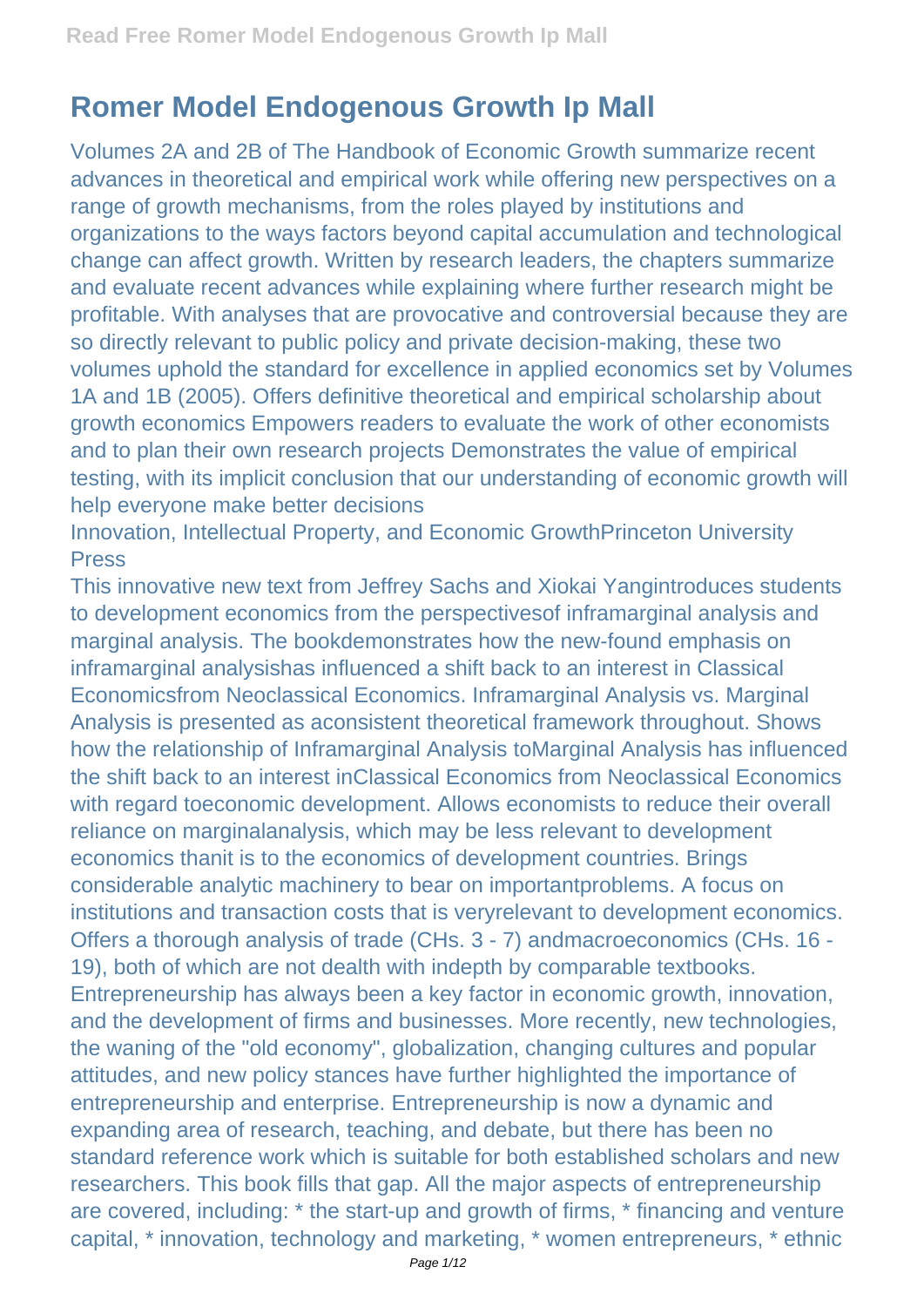entrepreneurs, \* migration, \* small firm policy, \* the economic and social history of entrepreneurship. This is a comprehensive review of state-of-the-art research in entrepreneurship, written by an international team of leading scholars, and will be an essential reference for academics and policy makers, as well as being suitable for use on masters courses and doctoral programs. About the Series Oxford Handbooks in Business & Management bring together the world's leading scholars on the subject to discuss current research and the latest thinking in a range of interrelated topics including Strategy, Organizational Behavior, Public Management, International Business, and many others. Containing completely new essays with extensive referencing to further reading and key ideas, the volumes, in hardback or paperback, serve as both a thorough introduction to a topic and a useful desk reference for scholars and advanced students alike. This comprehensive Research Handbook explores the rights of employers and employees with regard to intellectual property (IP) created within the framework of the employment relationship. Investigating the development of employee IP from a comparative perspective, it contextualises issues in the light of theoretical approaches in both IP law and labour law.

In this book David Audretsch examines the impact of public policy in the entrepreneurial society and in ensuring that entrepreneurship continues to serve as a driving force for economic performance. Do university policies or knowledge conditions

In recent years intellectual property rights (IPR) took on major significance as an element of global trade regulation. The Agreement on Trade-Related Aspects of Intellectual Property Rights (TRIPS) at the World Trade Organization (WTO) obliges member countries to protect patents, copyrights, trademarks, and trade secrets. This mandate has great impact in developing nations, which had generally weaker IPR standards prior to TRIPS and subsequent agreements. This emerging international regime for protecting IPR raises thorny questions about how the new rules of the game might affect fundamental economic processes, including innovation, trade and economic development.The governments of many developing countries see the new regime as excessively protectionist and an impediment to their development prospects. They perceive potential problems with abusive monopoly practices, high costs for new medicines, and limited access to scientific and educational materials. Indeed, it is ironic that during a time of significant global liberalization of trade and investment barriers, the IPR system may be raising restrictions on access to the very technology flows that could substantiate the gains from greater trading opportunities.However, expansion of the global IPR regime also bears potential for economic gains. It is possible that the new system will encourage additional investments in R&D and innovation. The ongoing internationalization of commercial R&D could be accelerated. Such investments might increasingly meet the medical, agricultural, and educational needs of people in poor countries. The regime could also improve the mechanisms under which new information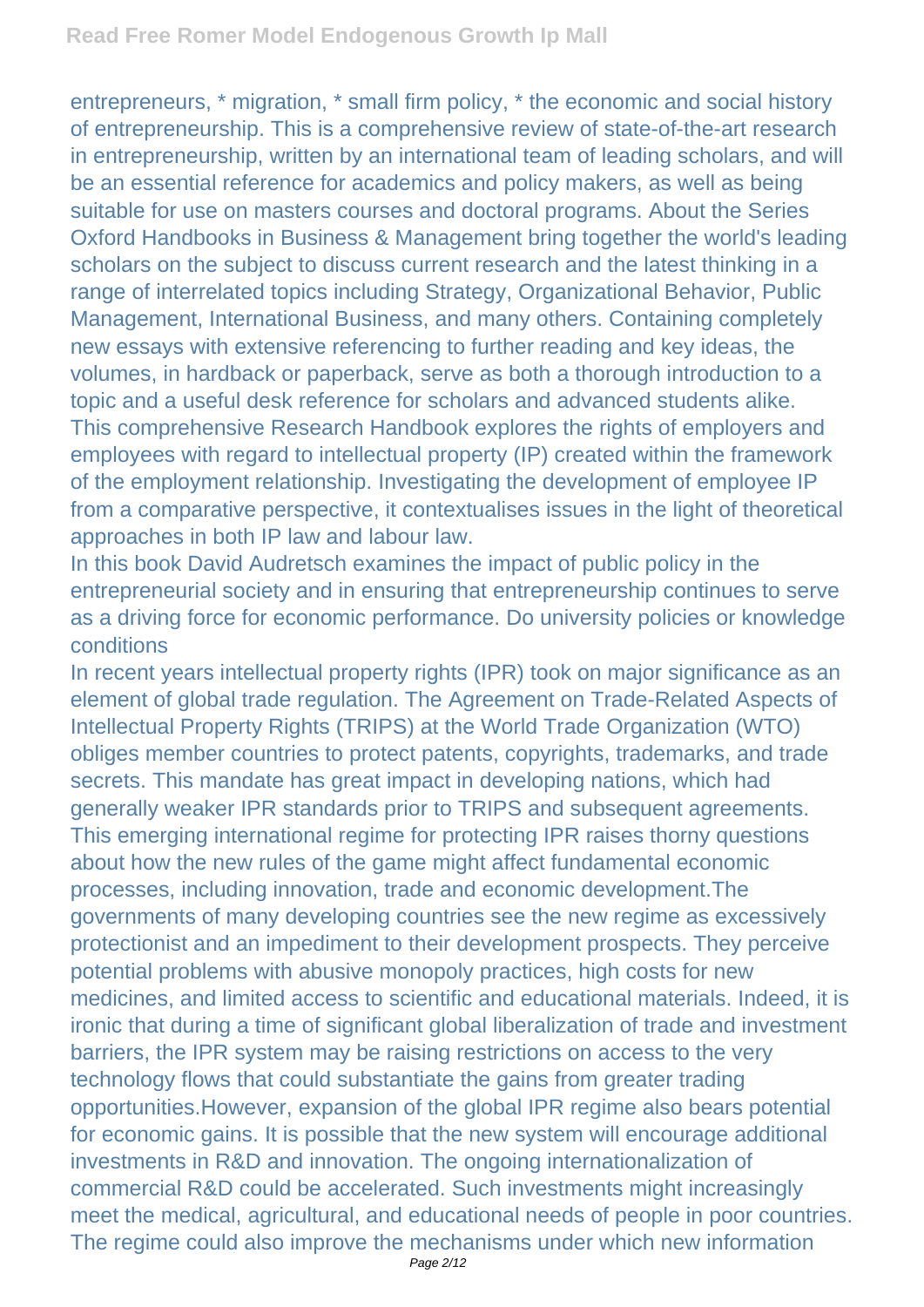goods are transferred across borders, expanding the possibilities for fruitful di The fields of intellectual property have broadened and deepened in so many ways that commentators struggle to keep up with the ceaseless rush of developments and hot topics. Kritika: Essays on Intellectual Property is a series that is designed to help authors escape this rush. It creates a forum for authors who wish to more deeply question, investigate and reflect upon the evolving themes and principles of the discipline.

Macroeconomics is the first text to truly reflect today 's macroeconomy. In this teachable, coherent book, the author makes complex topics easily understandable for undergraduates and combines innovative treatment of both the short run and the long run with a strong emphasis on problem solving. Technological change is today central to the theory of economic growth. It is recognised as an important driver of productivity growth and the emergence of new products from which consumers derive welfare. It depends not only on the work of scientists and engineers, but also on a wider range of economic and societal factors, including institutions such as intellectual property rights and corporate governance, the operation of markets, a range of governmental policies (science and technology policy, innovation policy, macroeconomic policy,competition policy, etc.), historical specificities, etc. Given that technology is explicitly taken up in the strategies and policies of governments and firms, and new actors both in the national and international arenas become involved, understanding the nature and dynamics of technology is on demand. I anticipate that this book will decisively contribute in this regard.

Karlsson has assembled a strong mix of papers that collectively provide a good sense of some of the latest research in the field. Edward Feser, Review of Regional Studies This is a book every regional scientist and spatial analyst should have on their bookshelf. Like most Handbook type publications it provides depth and breadth on the basics of the industrial clustering concept. However, unlike most of these type of collections, it goes beyond the foundation material to identify and speculate on questions that are emerging on the research frontiers such as at the intersection of cluster theory and agglomeration processes, knowledge spillovers and technology transfer not to mention the obvious link to economic development theory, policy and practice. Roger R. Stough, George Mason University, US This eclectic volume presents a host of methods to describe tendencies for the joint location of economic agents in space. And it illustrates useful applications of these concepts in diverse fields financial services, culture, tourism, and industry, to name just a few. John M. Quigley, University of California, US Clusters have increasingly dominated local and regional development policies in recent decades and the growing intellectual and political interest for clusters and clustering is the prime motivation for this Handbook. Charlie Karlsson unites leading experts to present a thorough overview of economic cluster research. Topics explored include agglomeration and cluster theory, methods for analysing clusters, clustering in different spatial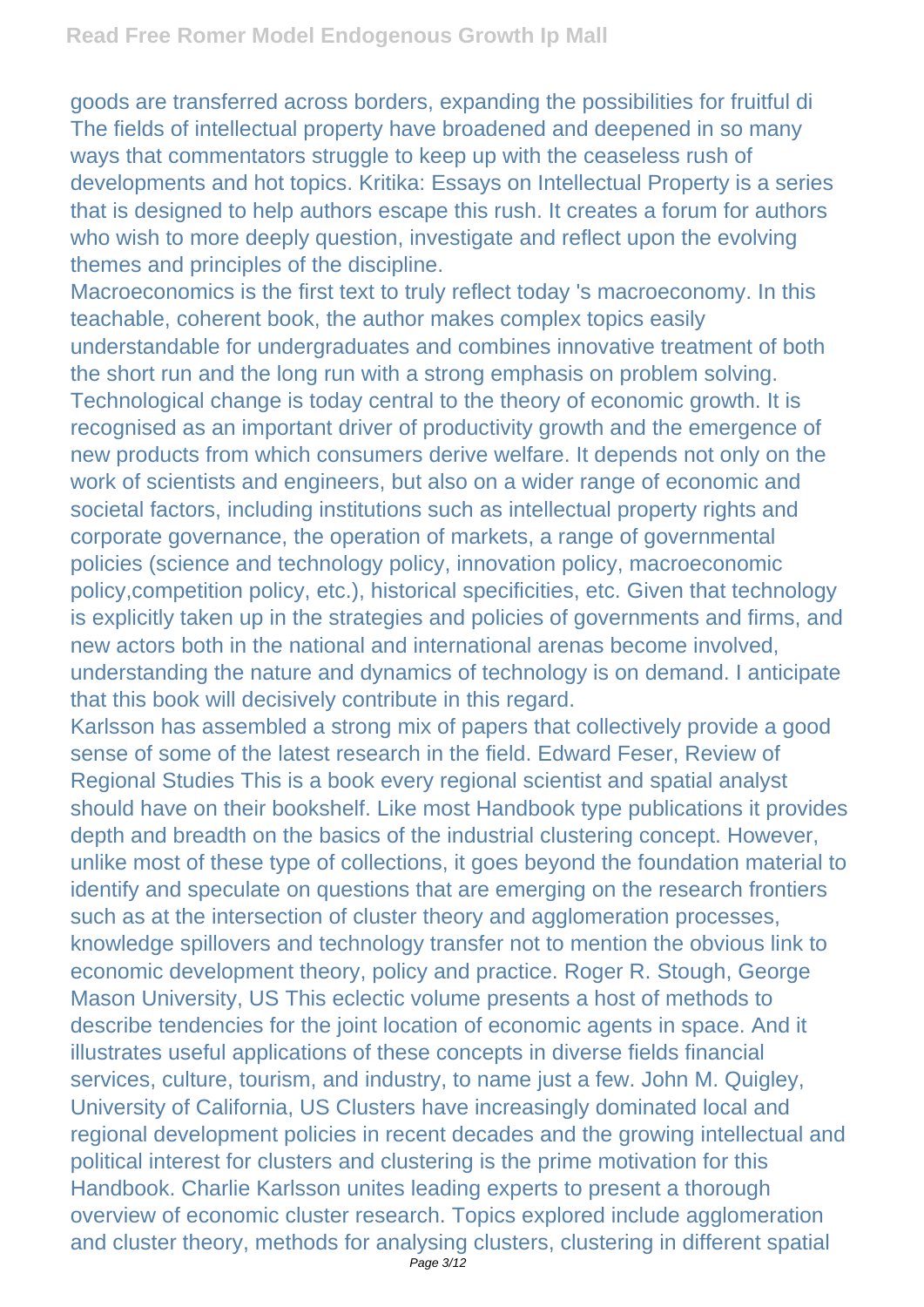contexts and clustering in service industries. Encompassing the developed economies of Europe and North America, the Handbook provides a basis for improving cluster policy formulation, interpretation and analyses. This comprehensive overview of research on economic clusters will be of interest to scholars and PhD students in (regional) economics, economic geography, regional planning and management as well as practitioners and policymakers at the national, regional and local levels involved in cluster formation and cluster management.

"Problems and solutions by Cecilia Garcâia-Peänalosa in collaboration with Jan Boone, Chol-Won Li, and Lucy White." Includes bibliographical references (p. [665]-687) and index.

Dynamics of Globalization and Development debates the role of structural adjustment programs and policies, the implication of financial liberalization for growth and stability, the effects of foreign direct investment and the associated behavior of multinationals in terms of intellectual property rights, the diffusion of technology, growth and development. Many contributors offer innovative insights into the complexities of the process in terms of its micro foundations, and propose efficiency-based multinational policy frameworks. A general thrust of most of the studies in this volume is that the market-driven process of globalization alone will not lead to stable and equitable economic growth Consequently, several contributors recommend a set of proactive policies to promote greater stability in the system and a more equitable distribution of the benefits of globalization. This anthology will provide valuable insights and important background analysis for scholars working in the field of globalization as well as senior undergraduate and graduate students in a variety of curricula, including economics, finance, development studies, and international studies. International Intellectual Property: A Handbook of Contemporary Research provides researchers and practitioners of international intellectual property law with the necessary tools to understand the latest debates in this incredibly dynamic and complex

Mathematical Models in Economics is a component of Encyclopedia of Mathematical Sciences in which is part of the global Encyclopedia of Life Support Systems (EOLSS), an integrated compendium of twenty one Encyclopedias. This theme is organized into several different topics and introduces the applications of mathematics to economics. Mathematical economics has experienced rapid growth, generating many new academic fields associated with the development of mathematical theory and computer. Mathematics is the backbone of modern economics. It plays a basic role in creating ideas, constructing new theories, and empirically testing ideas and theories. Mathematics is now an integral part of economics. The main advances in modern economics are characterized by applying mathematics to various economic problems. Many of today's profound insights into economic problems could hardly be obtained without the help of mathematics. The concepts of equilibrium versus non-equilibrium, stability versus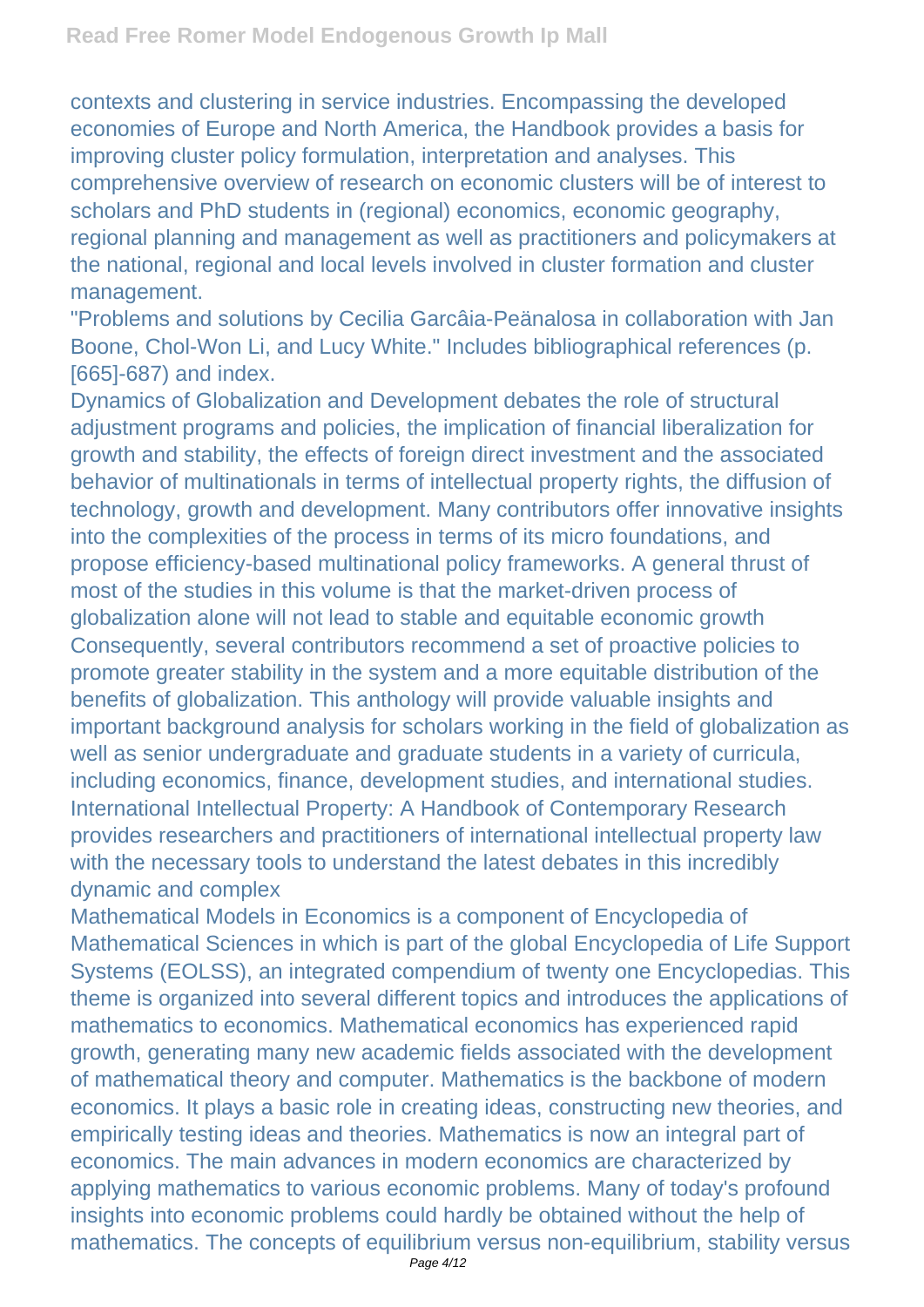instability, and steady states versus chaos in the contemporary literature are difficult to explain without mathematics. The theme discusses on modern versions of some classical economic theories, taking account of balancing between significance of economic issues and mathematical techniques. These two volumes are aimed at the following five major target audiences: University and College students Educators, Professional practitioners, Research personnel and Policy analysts, managers, and decision makers and NGOs. This is a key year for the evolution of international markets. The global economy is experiencing the most severe downturn since the thirties, it is temporarily leaving a path of sustained growth that characterized the last decades, and is facing an impressive decline of trade between countries. Banks are going bankrupt, the stock market has crashed, rms are going out of bu- ness or drastically reducing their production and exports, workers are being red and investment in new business creation or innovation is shrinking. Meanwhile, consumers con dence has dropped at its minimum, aggregate demand has been declining for months and expansionary policies and int- national coordination have failed to counteract the crisis until now. It is quite likely that all this will change sooner or later, but at the end of this crisis our understanding of the macroeconomy may change as well. In front of these crucial events, this book is not an attempt at proposing a radically new way of interpreting macroeconomic phenomena, and, as a m- ter of fact, it is not even a book on macroeconomic theory. My more modest goal is to collect a number of insights derived from recent research on the role of competition and innovation in the analysis of three topics: business cycles, trade and growth through innovations. Introduction to Modern Economic Growth is a groundbreaking text from one of

today's leading economists. Daron Acemoglu gives graduate students not only the tools to analyze growth and related macroeconomic problems, but also the broad perspective needed to apply those tools to the big-picture questions of growth and divergence. And he introduces the economic and mathematical foundations of modern growth theory and macroeconomics in a rigorous but easy to follow manner. After covering the necessary background on dynamic general equilibrium and dynamic optimization, the book presents the basic workhorse models of growth and takes students to the frontier areas of growth theory, including models of human capital, endogenous technological change, technology transfer, international trade, economic development, and political economy. The book integrates these theories with data and shows how theoretical approaches can lead to better perspectives on the fundamental causes of economic growth and the wealth of nations. Innovative and authoritative, this book is likely to shape how economic growth is taught and learned for years to come. Introduces all the foundations for understanding economic growth and dynamic macroeconomic analysis Focuses on the bigpicture questions of economic growth Provides mathematical foundations Presents dynamic general equilibrium Covers models such as basic Solow,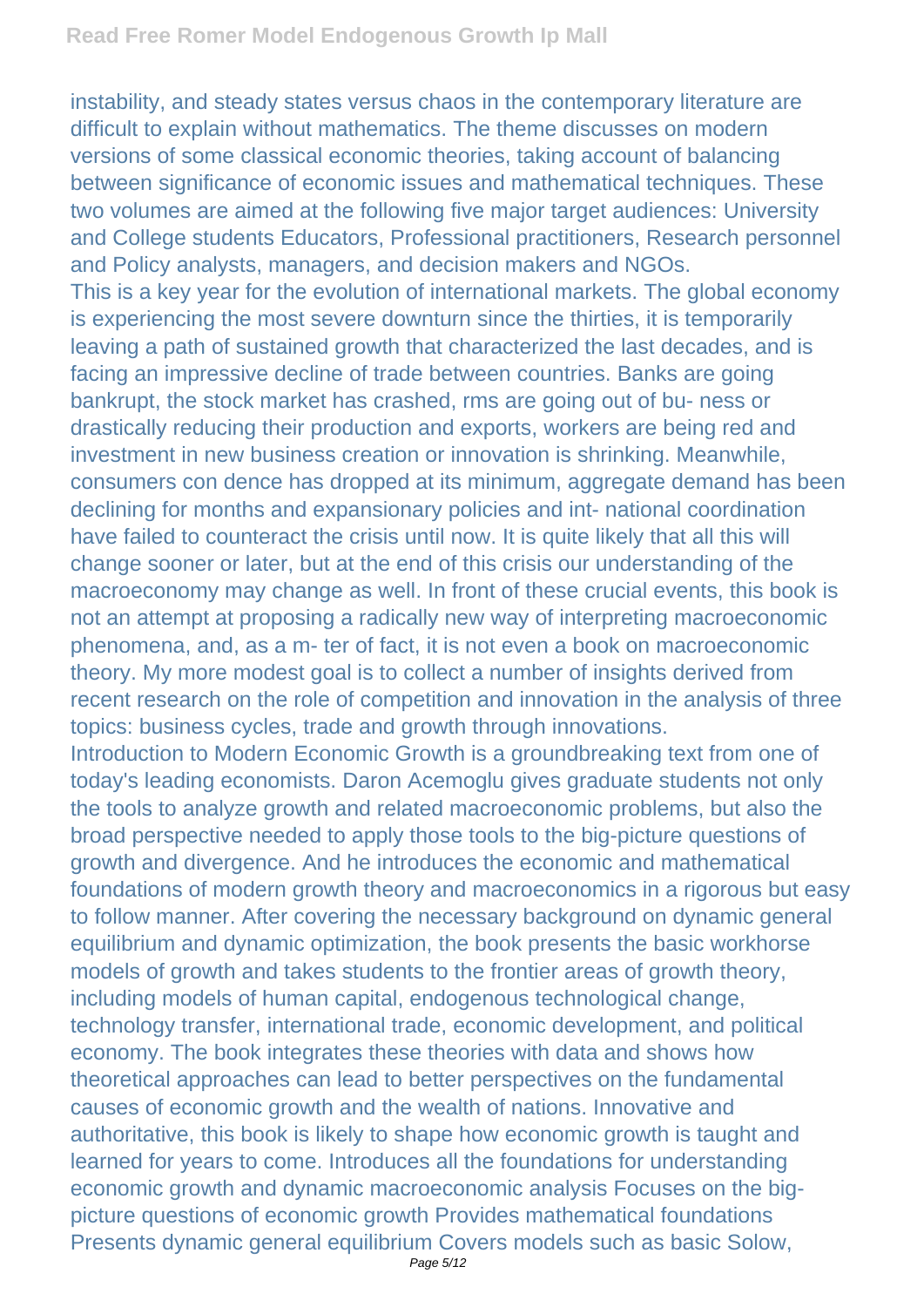neoclassical growth, and overlapping generations, as well as models of endogenous technology and international linkages Addresses frontier research areas such as international linkages, international trade, political economy, and economic development and structural change An accompanying Student Solutions Manual containing the answers to selected exercises is available (978-0-691-14163-3/\$24.95). See: http://press.princeton.edu/titles/8970.html. For Professors only: To access a complete solutions manual online, email us at: acemoglusolutions@press.princeton.edu

WIPO's latest World Intellectual Property Report (WIPR) explores the role of IP at the nexus of innovation and economic growth, focusing on the impact of breakthrough innovations.

We construct a model that combines elements of endogenous growth with the convergence implications of the neoclassical growth model. In the long run, the world growth rate is driven by discoveries in the technologically leading economies. Followers converge toward the leaders because copying is cheaper than innovation over some range. A tendency for copying costs to increase reduces followers' growth rate and thereby generates a pattern of conditional convergence. We discuss how countries are selected to be technological leaders, and we assess welfare implications. Poorly defined intellectual property rights imply that leaders have insufficient incentive to invent and followers have excessive incentive to copy.

This book presents some of Zoltán J. Ács' most important contributions since the turn of the new millennium, with a particular intellectual focus on knowledge spillover entrepreneurship. It studies the evolution of global entrepreneurship and pays attention to the role of institutions and the incentives they create for economic agents who become either productive or unproductive entrepreneurs. For productive entrepreneurs, those that create wealth for themselves and for society, the author offers a knowledge spillover theory of entrepreneurship as a new way to help understand the entrepreneurial ecosystem. For those that create wealth only for themselves the author develops a theory of destructive entrepreneurship that undermines the entrepreneurial ecosystem. The book also presents an explanation of the role of philanthropy in reconstituting wealth to complete the circuits of capital in the theory of capitalist development. Finally, the author examines several public policy issues including immigration and technology transfer. This volume will be required reading for students and scholars of entrepreneurship, economics and public policy.

Increasing economic globalization has made understanding the world economy more important than ever. From trade agreements to offshore outsourcing to foreign aid, this two-volume encyclopedia explains the key elements of the world economy and provides a first step to further research for students and scholars in public policy, international studies, business, and the broader social sciences, as well as for economic policy professionals. Written by an international team of contributors, this comprehensive reference includes more than 300 up-to-date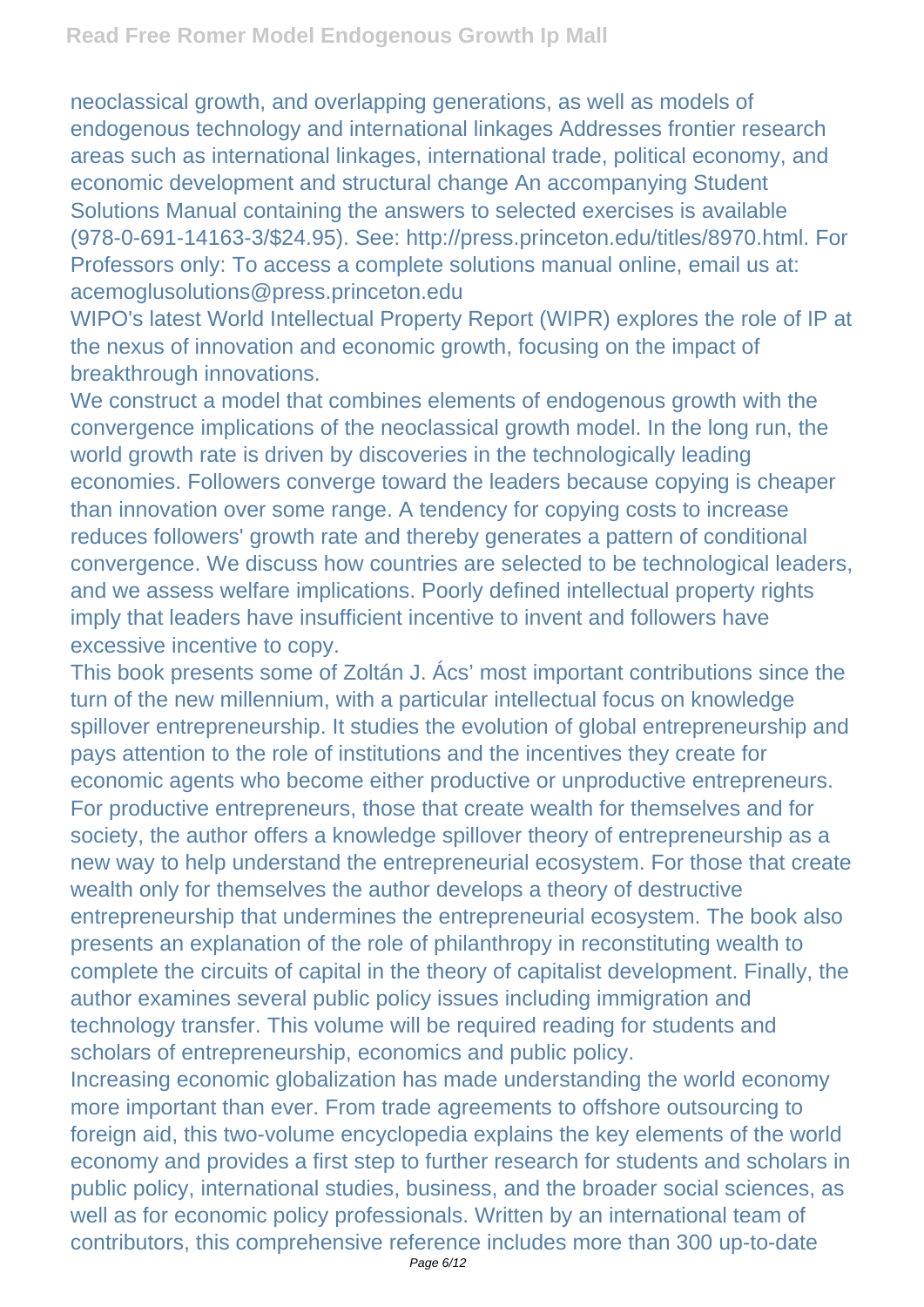entries covering a wide range of topics in international trade, finance, production, and economic development. These topics include concepts and principles, models and theory, institutions and agreements, policies and instruments, analysis and tools, and sectors and special issues. Each entry includes crossreferences and a list of sources for further reading and research. Complete with an index and a table of contents that groups entries by topic, The Princeton Encyclopedia of the World Economy is an essential resource for anyone who needs to better understand the global economy. Features: ? More than 300 alphabetically arranged articles on topics in international trade, finance, production, and economic development International team of contributors Annotated list of further reading with each article Topical list of entries Full index and cross-references Entry categories and sample topics: ? Concepts and principles: globalization, anti-globalization, fair trade, foreign direct investment, international migration, economic development, multinational enterprises Models and theory: Heckscher-Ohlin model, internalization theory, New Trade Theory, North-South trade, Triffin dilemma Institutions and agreements: European Union, International Monetary Fund, World Trade Organization, World Bank, Doha Round, international investment agreements Policies and instruments: dollar standard, international aid, sanctions, tariffs Analysis and tools: exchange rate forecasting, effective protection, monetary policy rules Sectors and special issues: child labor, corporate governance, the digital divide, health and globalization, illegal drugs trade, petroleum, steel

Both law and economics and intellectual property law have expanded dramatically in tandem over recent decades. This field-defining two-volume Handbook, featuring the leading legal, empirical, and law and economics scholars studying intellectual property rights, provides wide-ranging and in-depth analysis both of the economic theory underpinning intellectual property law, and the use of analytical methods to study it.

This Handbook is essential reading for anyone with an interest in the explanation of economic growth in the space economy. . . The editors and the individual contributors are to be congratulated on producing such an important collection of review essays which is destined to become one of the definitive reference books on the subject. John McCombie, Scienze Regionali . . . offers a valuable up-todate overview of many aspects of these important theoretical developments. Peter Wood, Environment & Planning B The book contains a wealth of leadingedge material on regional growth and development issues and provides a good historical review of the dominant mainstream theories. This Handbook will be a valuable asset to any graduate student, researcher, regional planner, or policymaker interested in regional economic issues. Laura Lamb, Review of Regional Studies Regional economics an established discipline for several decades has gone through a rapid pace of change in the past decade and several new perspectives have emerged. At the same time the methodology has shown surprising development. This volume brings together contributions looking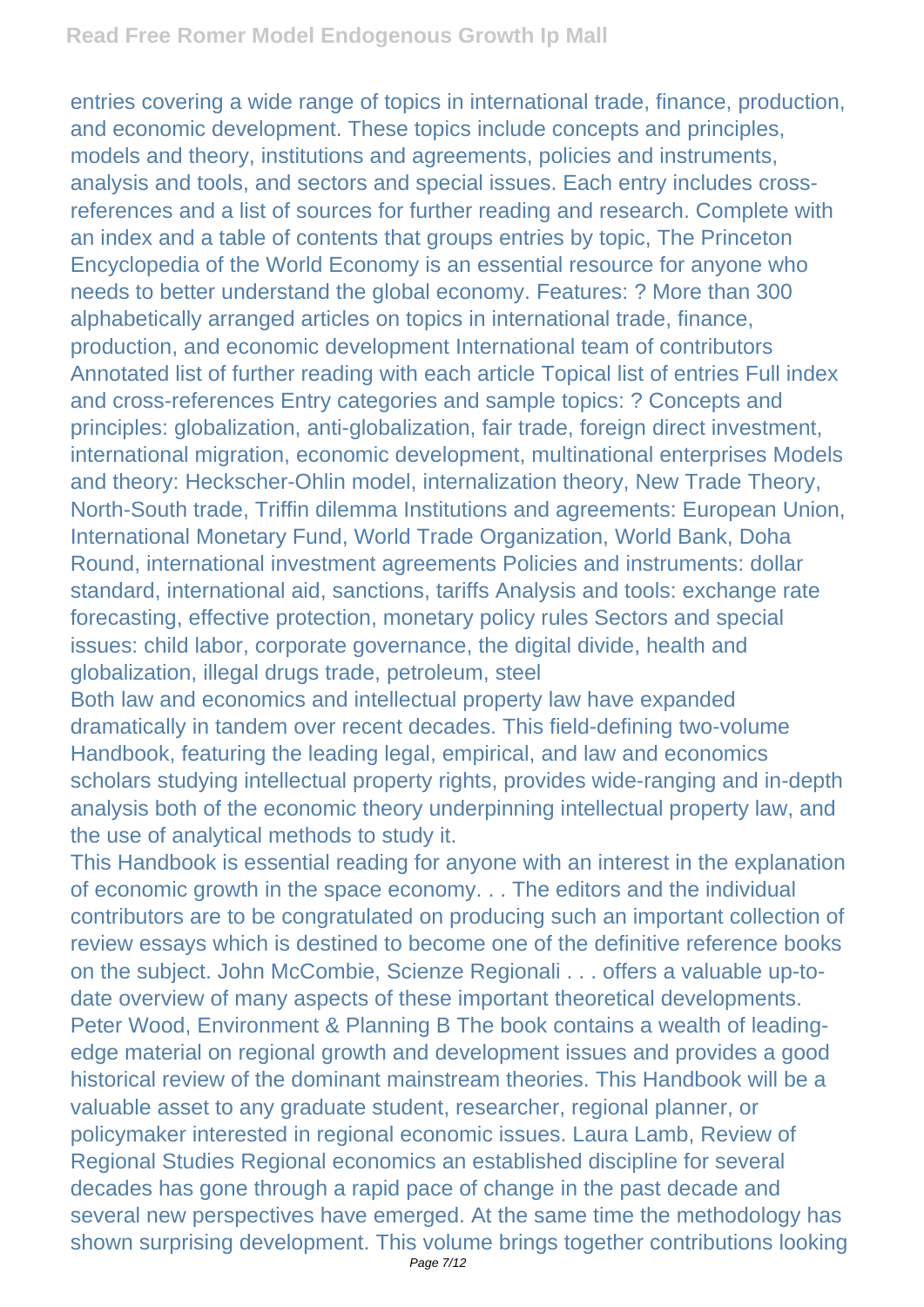at new pathways in regional economics, written by many well-known international scholars. The most advanced theories, measurement methods and policy issues in regional growth are given in-depth treatment. The focus here is to collect cutting-edge theories explaining regional growth and local development. The authors highlight the recent advances in theories, the normative potentialities of these theories and the cross-fertilization of ideas among regional economists and mainstream economists. Theories of regional growth and development need to be able to interpret, more than ever, the way in which regions achieve a role in the international division of labour and, more importantly, the way in which regions can maintain this role over time. Topics covered include: regional growth and development policies and measurement methods; development theories of innovation, knowledge and space, and regional production factors; and growth theories and space. This book will be a source of reference and information for both scholars and students in the area of regional economics. Publisher Description

The growth and development fields have expanded in the last twelve years in welcome directions that aim to deepen our understanding of the fundamental determinants of comparative development. This new book evaluates these new directions, including developments in endogenous growth theory and economic geography as well as the rise and challenge of the new institutional economics, in the light of the earlier, classical contributions to developmenttheory.The professional economist and researcher will find in the present book original theses on the contributions that early development theory can make to the research program of the economics of growth and comparative development. Graduate and advanced undergraduate students in economics willfind a balanced theoretical treatment and an assessment of the empirical evidence provided by new and earlier approaches to economic growth and development.

This paper develops a model based on Schumpeter's process of creative destruction. It departs from existing models of endogenous growth in emphasizing obsolescence of old technologies induced by the accumulation of knowledge and the resulting process or industrial innovations. This has both positive and normative implications for growth. In positive terms, the prospect of a high level of research in the future can deter research today by threatening the fruits of that research with rapid obsolescence. In normative terms, obsolescence creates a negative externality from innovations, and hence a tendency for laissez-faire economies to generate too many innovations, i.e too much growth. This "business-stealing" effect is partly compensated by the fact that innovations tend to be too small under laissez-faire. The model possesses a unique balanced growth equilibrium in which the log of GNP follows a random walk with drift. The size of the drift is the average growth rate of the economy and it is endogenous to the model ; in particular it depends on the size and likelihood of innovations resulting from research and also on the degree of market power available to an innovator. This book is the result of the PhD project I started four years ago at Europa-Kolleg Hamburg. I had the great opportunity to work on it for one year at the European University Institute in Florence and to finalise the oeuvre during my stay with the European Commission's Institute for Prospective Technological Studies in Seville. The subject matter of the book is intellectual property rights, patents in particular, and their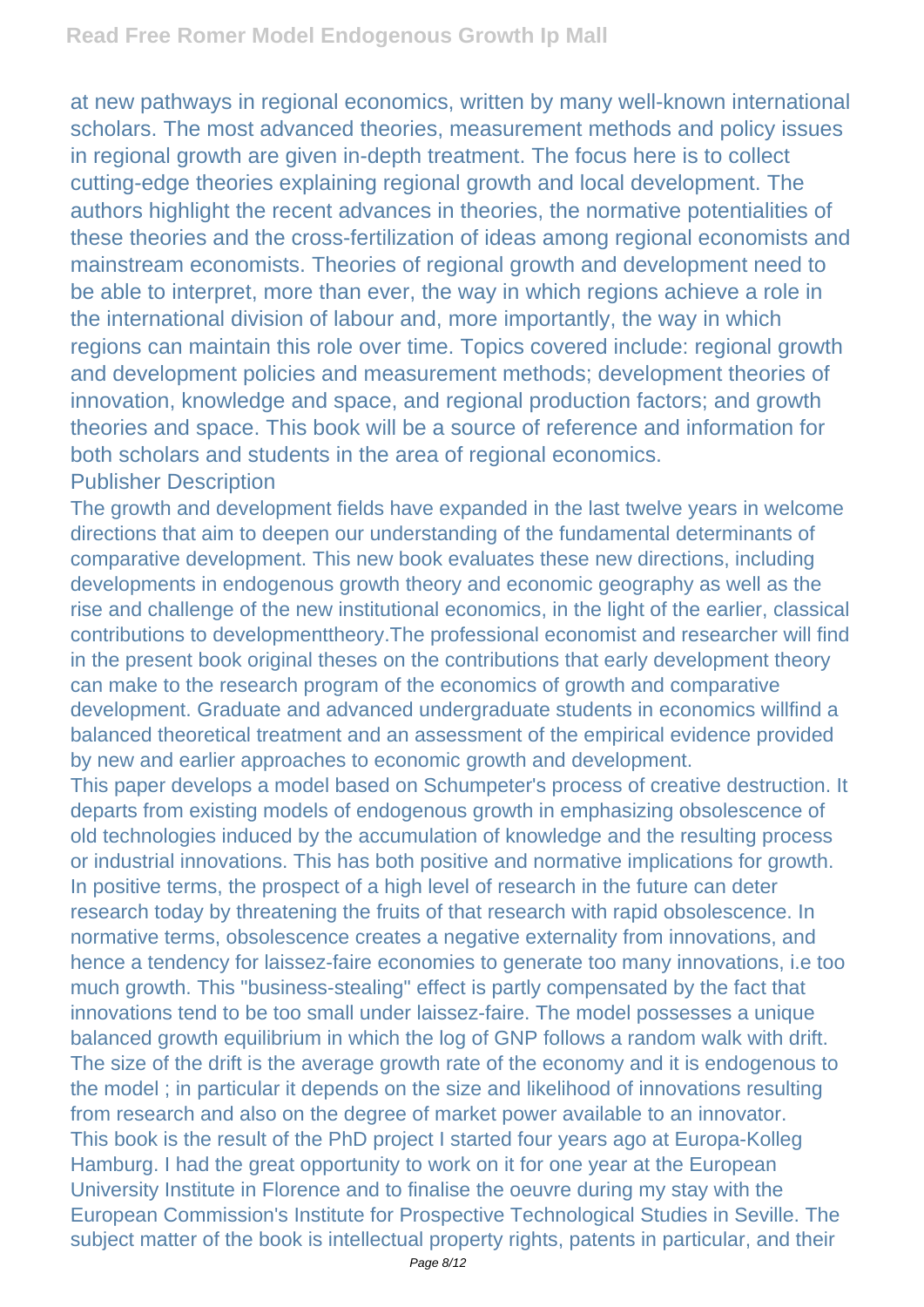process of harmonisation in Europe. At the beginning of the work, the intention was not to focus immediately on one narrow field in the huge realm of intellectual property rights but rather to open my mind in order to capture a broad variety of new ideas and concepts in the book. The work at three different institutes in three different European countries over the period of four years naturally exposed the work to diverging ideas and the exchange of views with many people. This is one reason for the wide spread of topics ordered around the given leitmotif, such as epistemological foundations, political background information,. the protection of biotechnological inventions and the building up process of intellectual property right systems in the countries of Central and Eastern Europe. In chapter two I take up Polanyi's differentiation of codifiable and tacit knowledge. Applying these concepts to my own work I realise that this book is only the visible and codified part of knowledge I was able to capture.

This publication aims to promote the development of empirical research on the economics of intellectual property in the Republic of Korea, and endeavors to provide policy makers with research based conclusions in different areas of intellectual property.

This graduate level text on economic growth surveys neoclassical and more recent growth theories, stressing their empirical implications and the relation of theory to data and evidence. The authors have undertaken a major revision for the long-awaited second edition of this widely used text, the first modern textbook devoted to growth theory. The book has been expanded in many areas and incorporates the latest research. After an introductory discussion of economic growth, the book examines neoclassical growth theories, from Solow-Swan in the 1950s and Cass-Koopmans in the 1960s to more recent refinements; this is followed by a discussion of extensions to the model, with expanded treatment in this edition of heterogenity of households. The book then turns to endogenous growth theory, discussing, among other topics, models of endogenous technological progress (with an expanded discussion in this edition of the role of outside competition in the growth process), technological diffusion, and an endogenous determination of labor supply and population. The authors then explain the essentials of growth accounting and apply this framework to endogenous growth models. The final chapters cover empirical analysis of regions and empirical evidence on economic growth for a broad panel of countries from 1960 to 2000. The updated treatment of cross-country growth regressions for this edition uses the new Summers-Heston data set on world income distribution compiled through 2000.

A comprehensive, rigorous, and up-to-date introduction to growth economics that presents all the major growth paradigms and shows how they can be used to analyze the growth process and growth policy design. This comprehensive introduction to economic growth presents the main facts and puzzles about growth, proposes simple methods and models needed to explain these facts, acquaints the reader with the most recent theoretical and empirical developments, and provides tools with which to analyze policy design. The treatment of growth theory is fully accessible to students with a background no more advanced than elementary calculus and probability theory; the reader need not master all the subtleties of dynamic programming and stochastic processes to learn what is essential about such issues as cross-country convergence, the effects of financial development on growth, and the consequences of globalization. The book, which grew out of courses taught by the authors at Harvard and Brown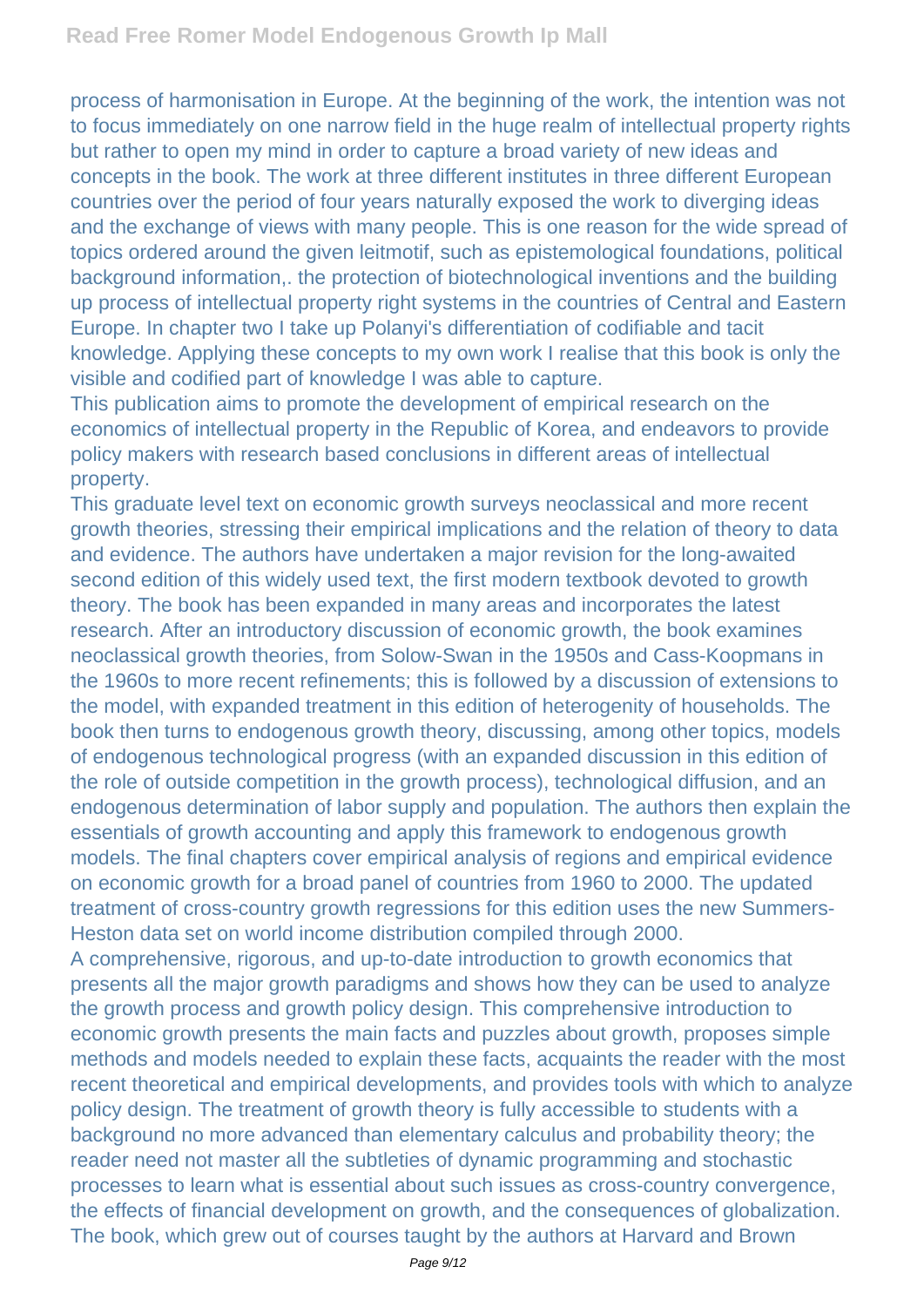universities, can be used both by advanced undergraduate and graduate students, and as a reference for professional economists in government or international financial organizations. The Economics of Growth first presents the main growth paradigms: the neoclassical model, the AK model, Romer's product variety model, and the Schumpeterian model. The text then builds on the main paradigms to shed light on the dynamic process of growth and development, discussing such topics as club convergence, directed technical change, the transition from Malthusian stagnation to sustained growth, general purpose technologies, and the recent debate over institutions versus human capital as the primary factor in cross-country income differences. Finally, the book focuses on growth policies—analyzing the effects of liberalizing market competition and entry, education policy, trade liberalization, environmental and resource constraints, and stabilization policy—and the methodology of growth policy design. All chapters include literature reviews and problem sets. An appendix covers basic concepts of econometrics.

A tour of modern economics as reflected by Paul Romer's new growth theory describes Adam Smith's presentation of a challenging economic puzzle more than two hundred years ago, various efforts and tools that were applied to its solution, and the applications of Romer's solution by some of today's top companies. Reprint. The series of papers in this publication were commissioned from renowned international economists from all regions. They review the existing empirical literature on six selected themes relating to the economics of intellectual property, identify the key research questions, point out research gaps and explore possible avenues for future research.

Examining empirical evidence such as how rich are the rich countries, how poor are the poor, and how fast do rich and poor countries grow, noted economist Charles Jones presents major theories of economic growth, from the Nobel Prizewinning work of Robert Solow to new growth theory that has ignited the field in recent years.

This Handbook brings together scholars from around the world in addressing the global significance of, controversies over and alternatives to intellectual property (IP) today. It brings together over fifty of the leading authors in this field across the spectrum of academic disciplines, from law, economics, geography, sociology, politics and anthropology. This volume addresses the full spectrum of IP issues including copyright, patent, trademarks and trade secrets, as well as parallel rights and novel applications. In addition to addressing the role of IP in an increasingly information based and globalized economy and culture, it also challenges the utility and viability of IP today and addresses a range of alternative futures.

This book addresses topical development issues in India, ranging from land acquisition, poverty alleviation programs, labor market issues, the public-private partnership (PPP) model and fiscal federalism. It offers an Indian perspective on the dynamics of economic development and the impact the country's legal and public policies have on it. Economic development is a dynamic concept – old problems are solved, while at the same time new issues come to the fore. The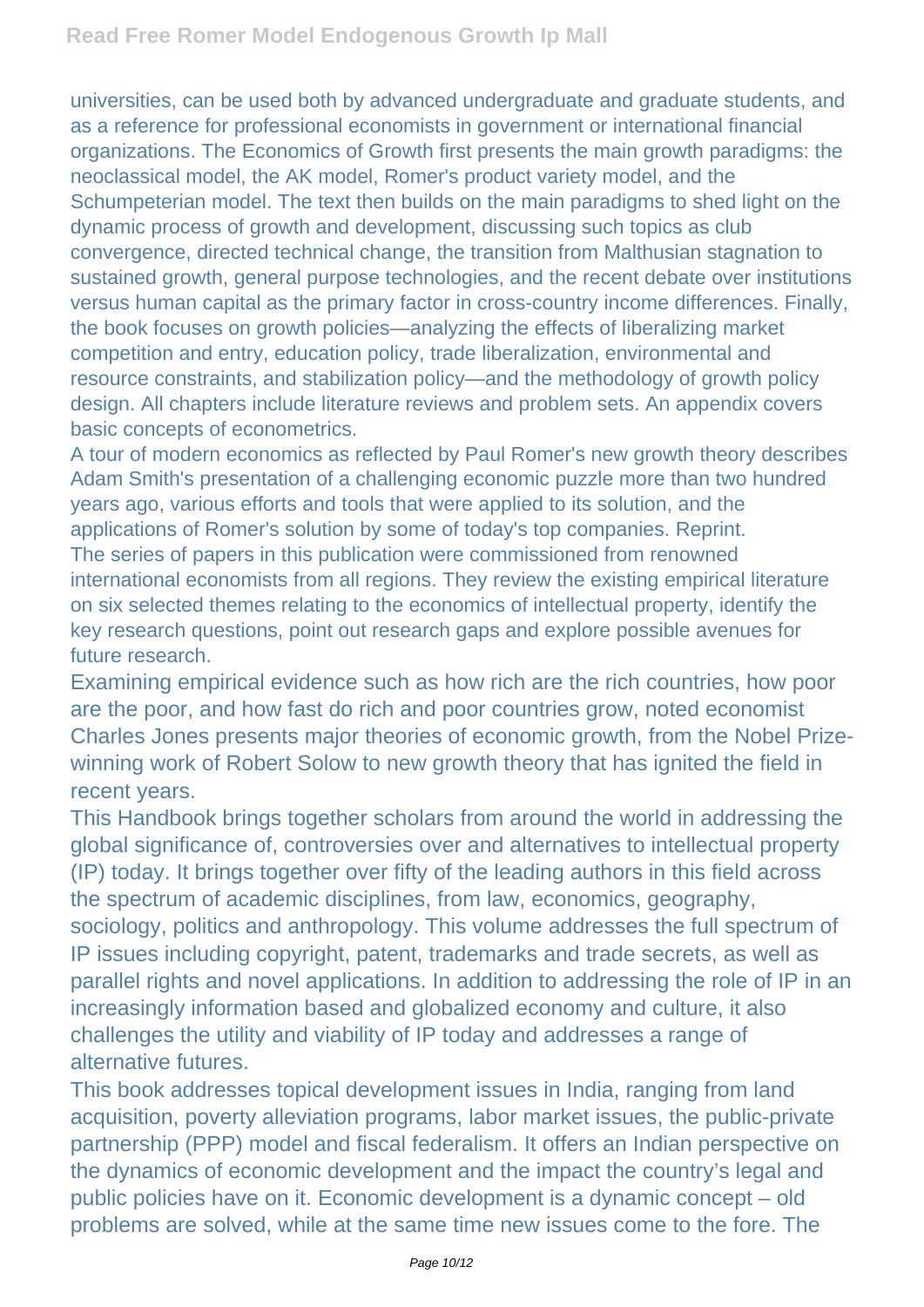emergence of these issues is unique to the development experience of an economy. The book includes sixteen recent contributions and is divided into four sections: law and contract; trade and foreign aid; issues in public economics; and the social sector and poverty alleviation. The chapters reflect on a number of development issues which were of concern for India in the recent past and will be important in her future development initiatives such as land acquisition, agricultural productivity, employment, protection of intellectual property rights, corruption, public-private partnership, regional development, poverty alleviations programs like the National Rural Employment Guarantee Act (NREGA) and the training of self-help group members, health and education of women, to name a few. The book is a valuable reference resource for policy practitioners and researchers working on the economics of development with special focus on developing economies.

Christine Greenhalgh explains the complex process of innovation & how it sustains the growth of firms, industries & economies, combining microeconomic & macroeconomic analysis.

The economic power of Brazil, Russia, India and China (BRICs) is rapidly increasing, changing the landscape of global economics and politics. Top scholars of international business address in this vital volume the markets, strategy implications, challenges and possibilities of this new economic reality. As these four nations acquire greater economic clout, the opportunities for other countries increase. The contributors describe the favorable circumstances these evolving economies could provide for the US and other countries, such as expanded markets and services, higher returns on investments, and new partners in building a more peaceful and prosperous world. In contrast, they also discuss risks to traditional industries and possible challenges to positions on human rights and intellectual property protections, environmental standards, free markets and democratic governments. The volume emphasizes the need for companies to adopt strategies to stay ahead in the changing business environment. Governments must also design and implement new policies geared toward mutually beneficial relationships with BRICs. This enlightening study will be of great interest to students and scholars of international business. Executives of large companies will find it of great practical use when planning their organization s future strategies.

Gerard Roland's new text, Development Economics, is the first undergraduate text to recognize the role of institutions in understanding development and growth. Through a series of chapters devoted to specific sets of institutions, Roland examines the effects of institutions on growth, property rights, market development, and the delivery of public goods and services and focuses. With the most comprehensive and up to date treatment of institutions on development, Roland explores the important questions of why some countries develop faster than others and why some fail while others are successful.

This paper studies the welfare consequences of a government regulation that Page 11/12